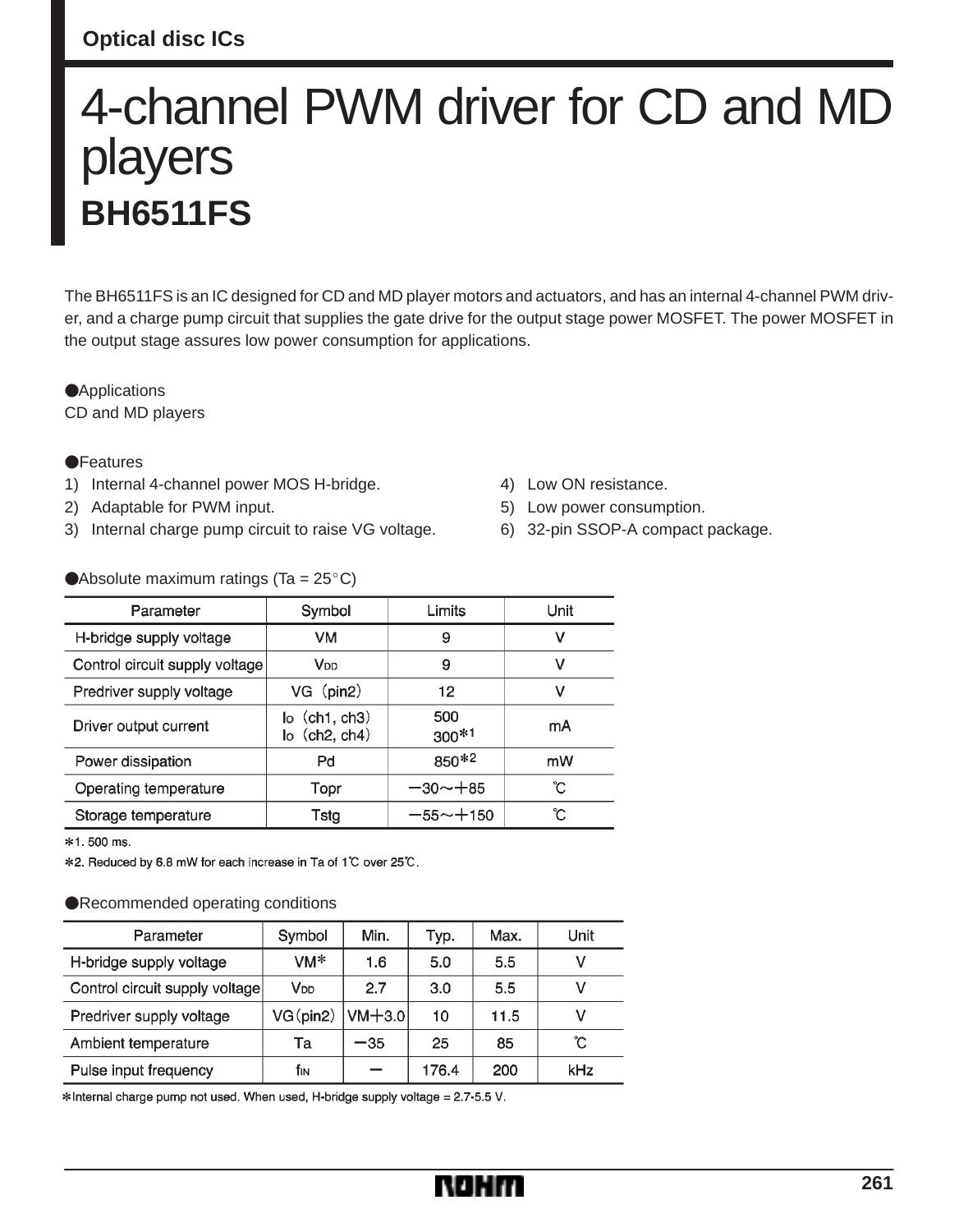## Block diagram



## **OPin descriptions**

| Pin No. | Pin name        | Function                 | Pin No. | Pin name          | Function                                    |
|---------|-----------------|--------------------------|---------|-------------------|---------------------------------------------|
|         | <b>GND</b>      | Predrive ground          | 17      | V <sub>DD</sub>   | Predrive power supply                       |
| 2       | VG              | Gate voltage supply      | 18      | IN <sub>1</sub> R | Channel 1 reverse input                     |
| 3       | IN4R            | Channel 4 reverse input  | 19      | IN <sub>1</sub> F | Channel 1 forward input                     |
| 4       | IN4F            | Channel 4 forward input  | 20      | VM1               | Power supply                                |
| 5       | VM4             | Power supply             | 21      | OUT1F             | Channel 1 forward output                    |
| 6       | OUT4F           | Channel 4 forward output | 22      | PGND1             | Power ground                                |
| 7       | PGND4           | Power ground             | 23      | OUT1R             | Channel 1 reverse output                    |
| 8       | OUT4R           | Channel 4 reverse output | 24      | <b>VM12</b>       | Power supply                                |
| 9       | <b>VM34</b>     | Power supply             | 25      | OUT2R             | Channel 2 reverse output                    |
| 10      | OUT3R           | Channel 3 reverse output | 26      | PGND <sub>2</sub> | Power ground                                |
| 11      | PGND3           | Power ground             | 27      | OUT2F             | Channel 2 forward output                    |
| 12      | OUT3F           | Channel 3 forward output | 28      | VM <sub>2</sub>   | Power supply                                |
| 13      | VM <sub>3</sub> | Power supply             | 29      | IN <sub>2</sub> F | Channel 2 forward input                     |
| 14      | IN3F            | Channel 3 forward input  | 30      | IN <sub>2</sub> R | Channel 2 reverse input                     |
| 15      | IN3R            | Channel 3 reverse input  | 31      | $CAPA+$           | Charge pump capacitor connection (positive) |
| 16      | <b>PSB</b>      | Power cut                | 32      | CAPA-             | Charge pump capacitor connection (negative) |

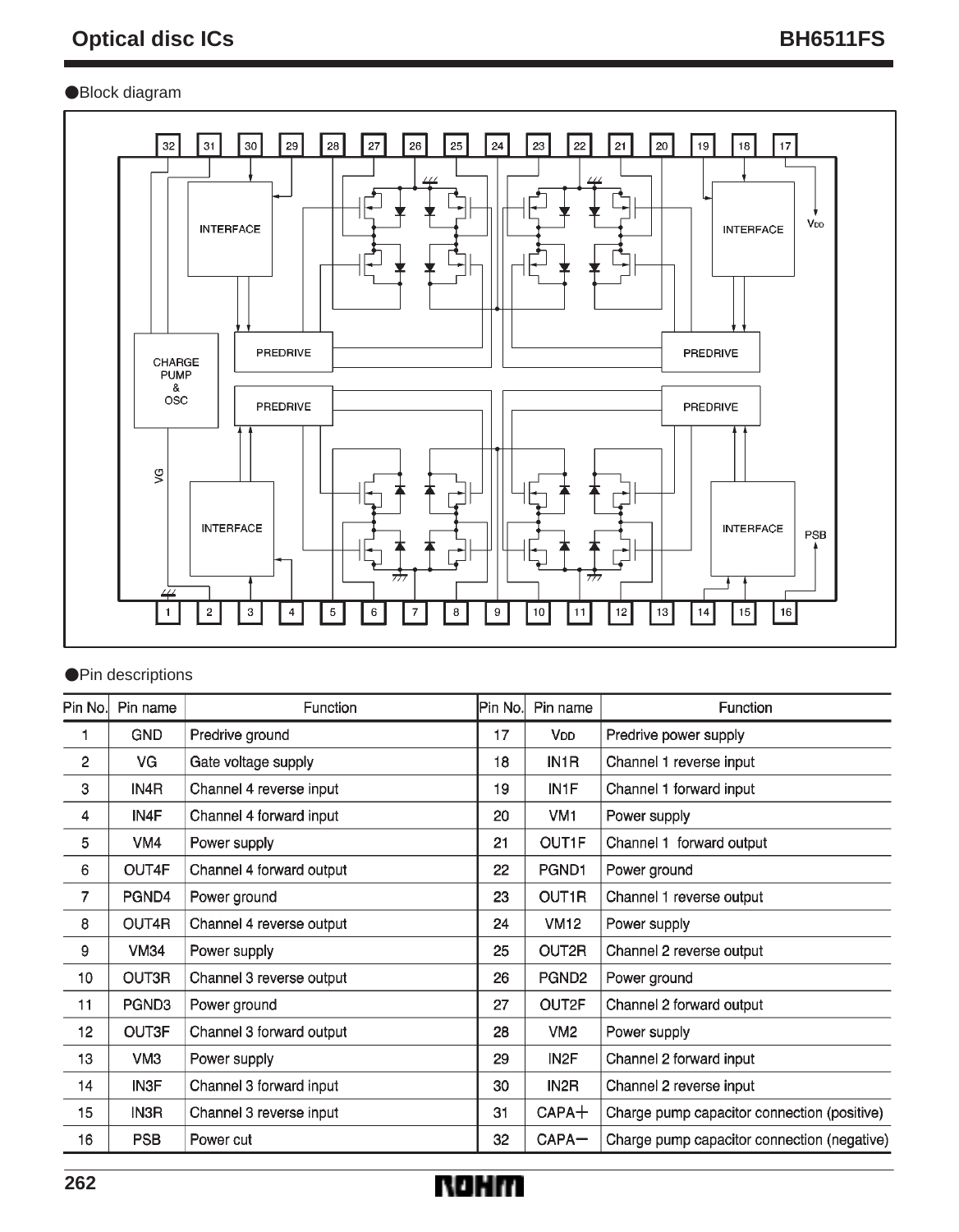Pin equivalent circuit diagrams

 $\boldsymbol{9}$ 

╥

**VM34** 











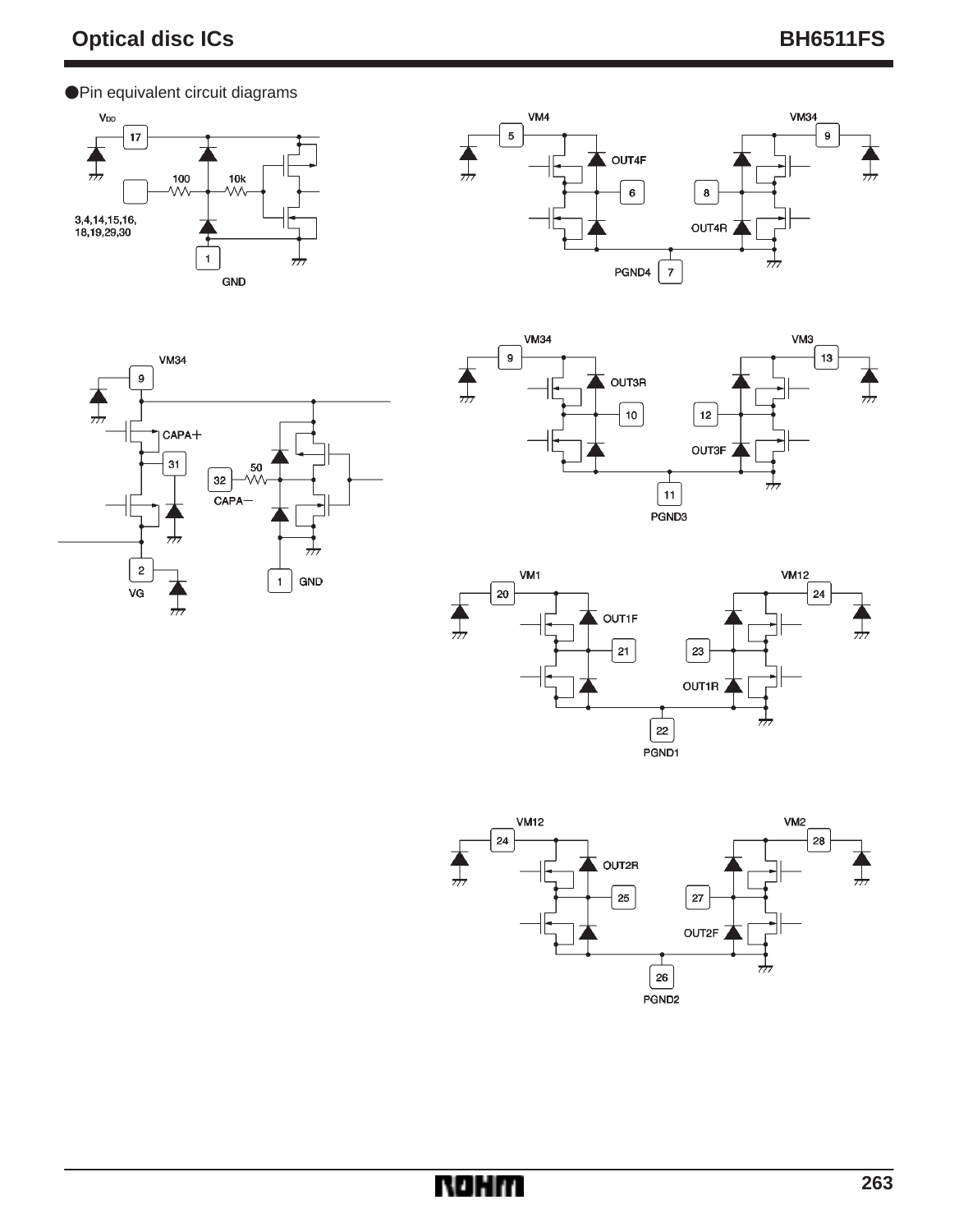## **Optical disc ICs** BH6511FS

|                                                    |                       |                                               |                          |      |           | ●Electrical characteristics (unless otherwise noted, Ta = $25^{\circ}$ C, V <sub>M</sub> = 5V, V <sub>DD</sub> = 3V, VG = internal charge pump output, |                            |  |
|----------------------------------------------------|-----------------------|-----------------------------------------------|--------------------------|------|-----------|--------------------------------------------------------------------------------------------------------------------------------------------------------|----------------------------|--|
|                                                    |                       | $f_{IN} = 176kHz$ , $R_L = 8\Omega - 47\mu H$ |                          |      |           |                                                                                                                                                        |                            |  |
| Parameter                                          | Symbol                | Min.                                          | Typ.                     | Max. | Unit      | Conditions                                                                                                                                             | <b>Measurement Circuit</b> |  |
| $\langle$ H-bridge supply current $\rangle$        |                       |                                               |                          |      |           |                                                                                                                                                        |                            |  |
| No input                                           | <b>IMST</b>           | —                                             | 320                      | 380  | μA        | $V_{DD} = 3V$ , $VM = 5V$                                                                                                                              | Fig.3                      |  |
| (Control circuit supply current)                   |                       |                                               |                          |      |           |                                                                                                                                                        |                            |  |
| No input                                           | lpp <sub>1</sub>      | —                                             | —                        | $-1$ | $\mu$ A   |                                                                                                                                                        | Fig.3                      |  |
| Operating                                          | l <sub>DD2</sub>      |                                               | 6                        | 70   | μA        | IDD1 / 4-channel simultaneous drive                                                                                                                    | Fig.3                      |  |
| (Predriver supply voltage)<br>(charge pump output) |                       |                                               |                          |      |           |                                                                                                                                                        |                            |  |
| No input                                           | <b>VGST</b>           | 8.8                                           | 9.95                     | 12   | v         |                                                                                                                                                        | Fig.3                      |  |
| Operating                                          | <b>VGA</b>            | 7.9                                           | 8.5                      | 11   | v         | 4-channel simultaneous drive                                                                                                                           | Fig.3                      |  |
| (Logic input characteristics)                      |                       |                                               |                          |      |           |                                                                                                                                                        |                            |  |
| Input high level voltage                           | <b>V<sub>IH</sub></b> | $V_{DD}$ -0.6                                 | —                        |      | v         |                                                                                                                                                        | Fig.3                      |  |
| Input low level voltage                            | VIL                   | -                                             | $\overline{\phantom{0}}$ | 0.6  | $\vee$    |                                                                                                                                                        | Fig.3                      |  |
| Input high level current                           | Iін                   |                                               |                          | 1    | μA        |                                                                                                                                                        | Fig.3                      |  |
| Input low level current                            | lμ                    | $-1$                                          |                          |      | $\mu$ A   |                                                                                                                                                        | Fig.3                      |  |
| Output ON resistance                               | <b>RON1, 3</b>        | —                                             | 0.8                      | 1.2  | Ω         | Sum of top and bottom ON resistance<br>VM=2.5V, V <sub>DD</sub> =3V, VG=10V                                                                            | Fig.3                      |  |
|                                                    | <b>RON2, 4</b>        | —                                             | 1.2                      | 2.0  |           | (VG is supplied externally)                                                                                                                            |                            |  |
| Output delay time                                  | trise                 | —                                             | 0.2                      | 1    | $\mu$ sec |                                                                                                                                                        | Fig.3                      |  |
|                                                    | <b>TFALL</b>          | -                                             | 0.2                      | 1    | $\mu$ sec |                                                                                                                                                        | Fig.3                      |  |
| Minimum input pulse width                          | t <sub>Min.</sub>     | 150                                           | —                        |      | nsec      | Output pulse width $= 2/3$ twin. (minimum)                                                                                                             | Fig.3                      |  |
| Oscillator frequency                               | fosc                  | 150                                           | 370                      | 520  | kHz       | Pin 31 waveform monitor                                                                                                                                | Fig.3                      |  |

 $\odot$  Not designed for radiation resistance.

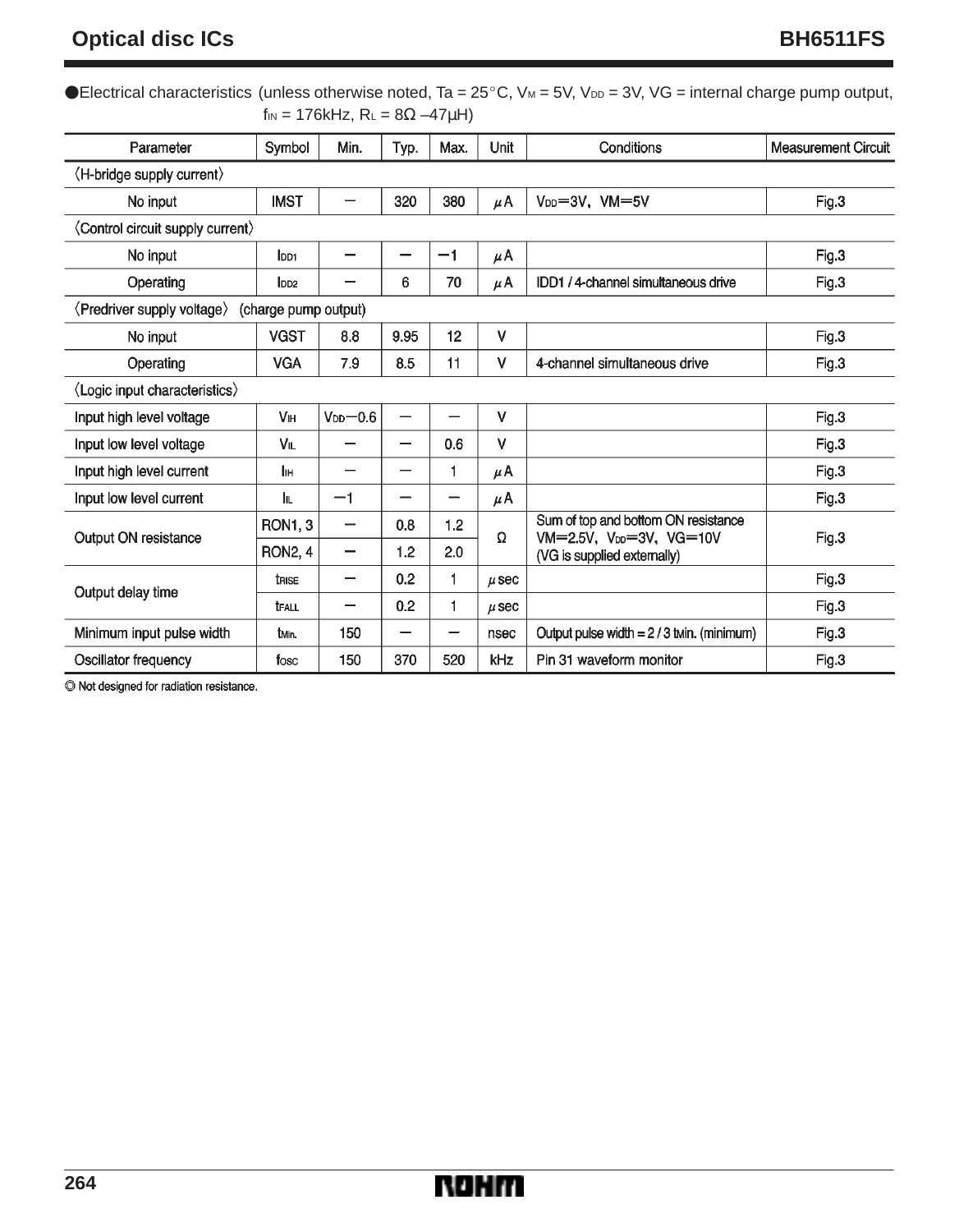### Measurement circuit



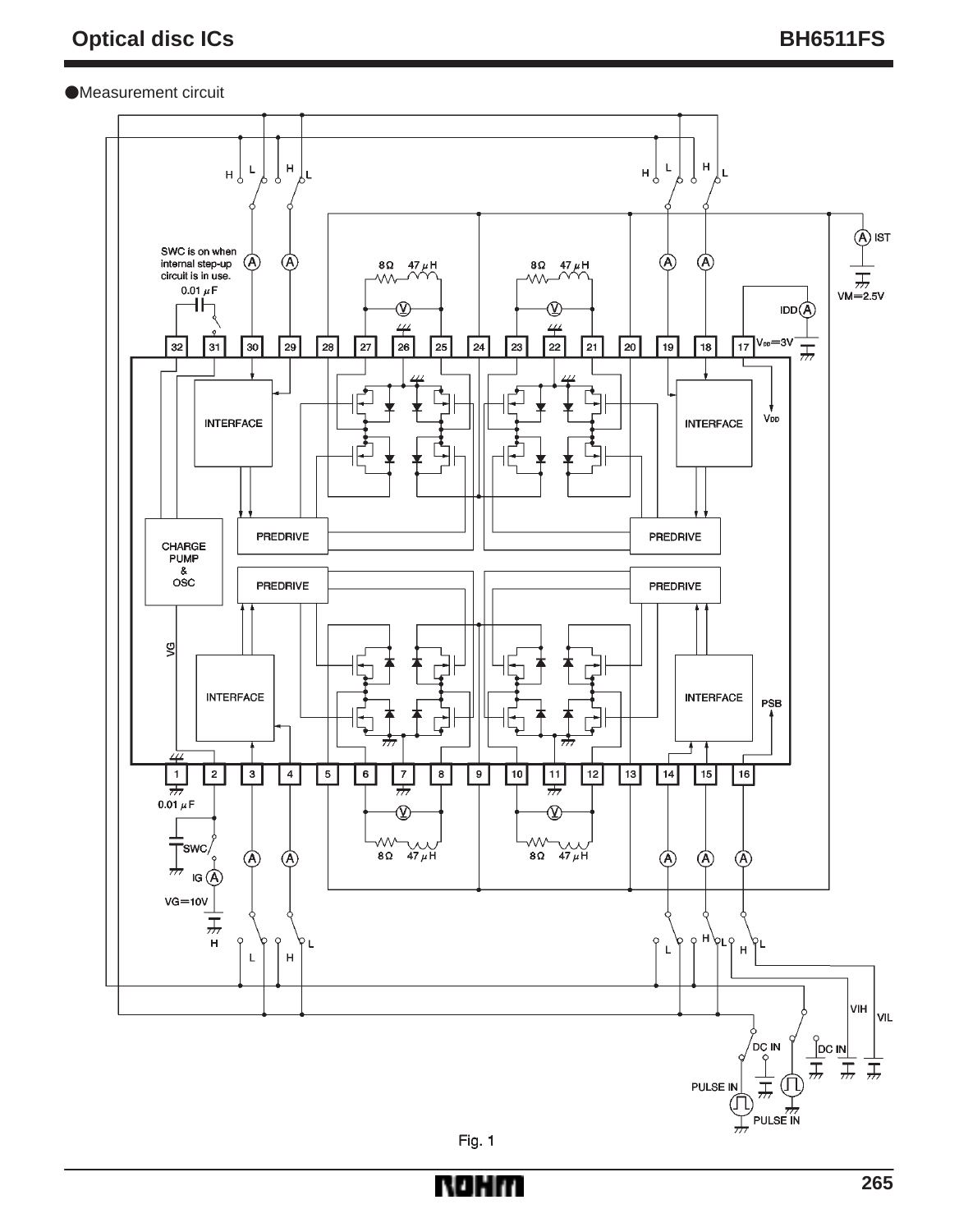## **OCircuit operation**

## (1) PWM driver

The output stage is an H-bridge driver with four N-type FET circuits. Output PWM duty is changed according to input PWM duty. This pulse drives the load (direct PWM).

## Driver truth table

| PSB* | $IN1 \sim 4F$ | $IN1 \sim 4R$ | $OUT1~3F$ $OUT1~3R$ | OUT4F | OUT4R |
|------|---------------|---------------|---------------------|-------|-------|
|      |               |               |                     |       |       |
|      |               |               | . .                 |       |       |
|      | п             |               |                     |       |       |
|      |               |               |                     |       |       |
|      |               |               |                     |       |       |

\* All outputs are L,L in the PSB mode, regardless of inputs. Even in this state, however, the charge pump circuit does not stop free-run oscillation.

## (2) Charge pump

A dedicated charge pump that supplies the drive voltage to the output stage H-bridge power MOSFET.

(3) Because the charge pump circuit doubles the voltage using pin 9 voltage as its reference, VG is not output unless VM is impressed on pin 9. Also, be sure to set the VM voltage to keep the charge pump voltage under the absolute maximum rating.

(4) When supplying VG directly from an external source, rather than using the internal charge pump circuit, disconnect the capacitor between pins 31 and 32.

(5) A charge pump capacitor between 0.01 and 0.1µF is recommended. Using one with a greater capacity will not significantly improve performance.

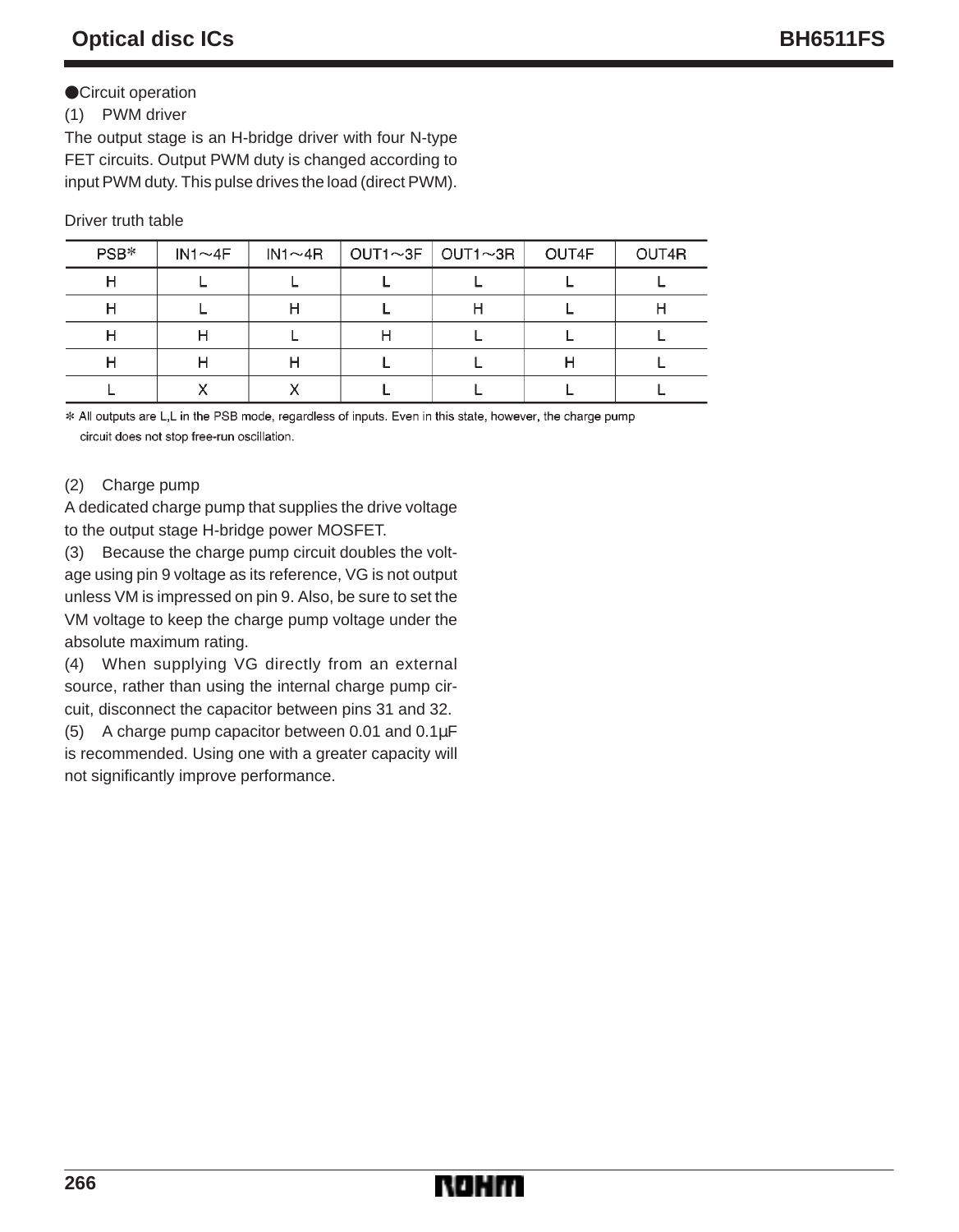

NOHIT